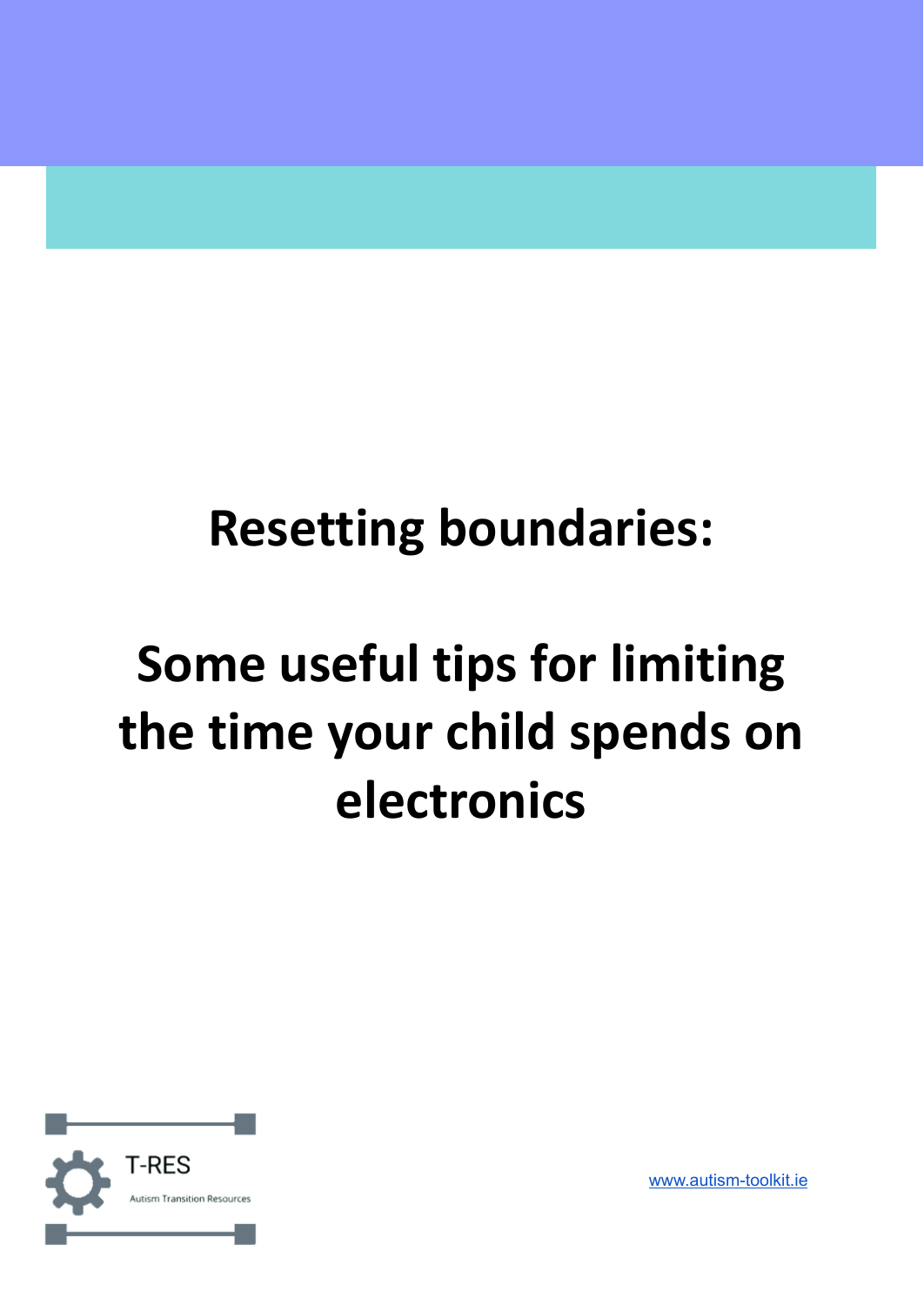## **Resetting Boundaries:**

## Some useful tips for limiting the time your child spends on electronics

With so much operating online, it can be really difficult to limit screen time. From classes to homework, to entertainment being conducted using a screen, it can be difficult to set appropriate limits and boundaries. Especially as schools re-open and we return to a slightly more regular routine. Establishing new boundaries or re-establishing previous boundaries is really important.

Don't spring a sudden withdrawal of or reduction in screen time on your child. Prepare them for the change gradually by following our tips:

#### **1. Create "Technology-Free Zones"**

This may be an area such as the kitchen or dining room where your child (and ideally the entire family) is not allowed to use electronic devices - from mobile phones to iPads and laptops, in this zone, they are not permitted. It is also good practice for everyone to remove phones and other devices from the bedroom as much as possible so as not to affect sleep.

#### **2. Create "Technology-Free Times"**

When so much of life is currently happening online, it can be really important to take time out, away from a screen, and be present with the people around you. In your family, it may be important to limit screen time before bedtime. Or, you may decide that your children will only have access to screens on the weekend or after homework has been completed.

#### **3. Explain the reason behind limiting screen time**

You may want to limit screen time in order to create more quality family time or, you may be choosing to limit screen time to encourage your children to partake in different hobbies or activities. You may want to limit exposure to blue light which can affect sleep, or you may want your child to have time to complete their homework or get to bed earlier on a school night. Whatever your reason, it is important to share with your child the "why" behind it all. Inviting your child to understand will help them to have ownership of these boundaries and should help in their adherence to new rules.